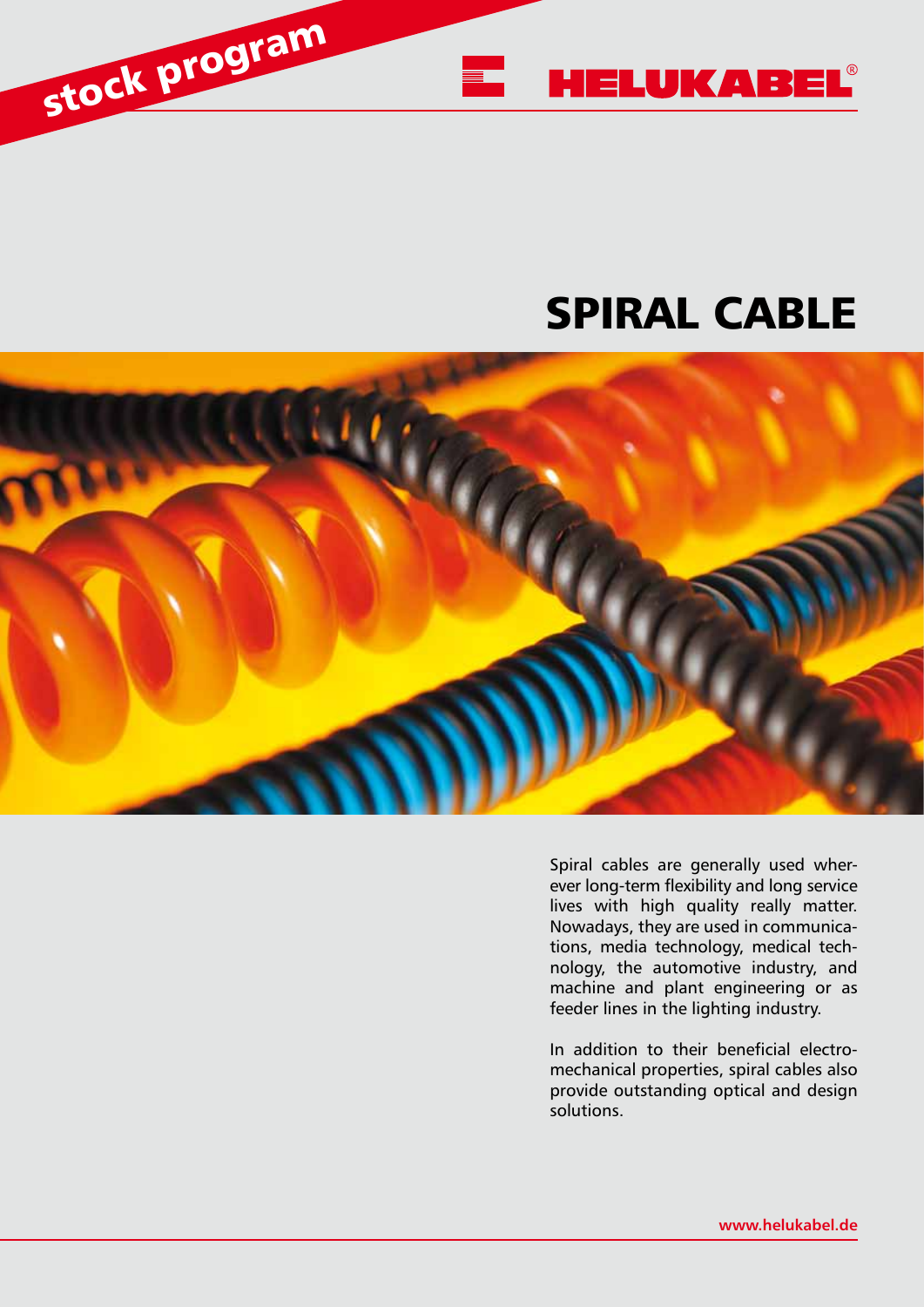# PUR spiral cables



## **Technical Data**

- Technical data
- Temperature range -25 to  $+70^{\circ}$ C
- Nominal voltage H05BQ-F 300/500 V (up to 1 mm²) H07BQ-F 450/750 V (from 1,5 mm²)
- Test voltage 2000/2500 V
- **Expansion ratio 1:4**
- Straight ends (tangential) 200 mm each

#### **Cable structure**

- Bare copper conductor, fine wire stranded
- Rubber core insulation
- Cores stranded in layers
- Core identification acc. to DIN VDE 0293-308
- Green/yellow earth core (3 or more cores)
- PUR outer sheath
- **Sheath colour: black**

### **Application**

Machine/equipment manufacture, power tools, building industry, handling equipment

#### **Note**

- Unexpanded spiral lengths of up to 5000 mm are available on request
- 7-core not contained in VDE

| Part<br>No. | Cores x cross-<br>section<br>mm <sup>2</sup> | Cable<br>diameter approx.<br>mm | Spiral length<br>unexpanded<br>(WL in mm) | Spiral outer<br>diameter<br>approx. mm | Copper count<br>weight<br>kg/1000 Stück | AWG-No.<br>approx. value |
|-------------|----------------------------------------------|---------------------------------|-------------------------------------------|----------------------------------------|-----------------------------------------|--------------------------|
| 86303       | $2 \times 0.75$                              | 6,9                             | 500                                       | 23,8                                   | 77,8                                    | 18                       |
| 86306       | $2 \times 0,75$                              | 6,9                             | 1000                                      | 23,8                                   | 149,8                                   | 18                       |
| 86308       | $2 \times 0,75$                              | 6,9                             | 1400                                      | 23,8                                   | 207,4                                   | 18                       |
| 86311       | $2 \times 0,75$                              | 6,9                             | 2000                                      | 23,8                                   | 293,8                                   | 18                       |
| 86319       | 3 G 0,75                                     | 7,3                             | 500                                       | 25,6                                   | 116,7                                   | 18                       |
| 86322       | 3 G 0,75                                     | 7,3                             | 1000                                      | 25,6                                   | 224,7                                   | 18                       |
| 86324       | 3 G 0,75                                     | 7,3                             | 1400                                      | 25,6                                   | 311,1                                   | 18                       |
| 86327       | 3 G 0,75                                     | 7,3                             | 2000                                      | 25,6                                   | 440,6                                   | 18                       |
| 86335       | 4 G 0,75                                     | 8,1                             | 500                                       | 29,2                                   | 156,6                                   | 18                       |
| 86338       | 4 G 0,75                                     | 8,1                             | 1000                                      | 29,2                                   | 301,6                                   | 18                       |
| 86340       | 4 G 0,75                                     | 8,1                             | 1400                                      | 29,2                                   | 417,6                                   | 18                       |
| 86343       | 4 G 0,75                                     | 8,1                             | 2000                                      | 29,2                                   | 591,6                                   | 18                       |
| 86351       | 5 G 0,75                                     | 8,8                             | 500                                       | 31,6                                   | 194,4                                   | 18                       |
| 86354       | 5 G 0,75                                     | 8,8                             | 1000                                      | 31,6                                   | 374,4                                   | 18                       |
| 86356       | 5 G 0,75                                     | 8,8                             | 1400                                      | 31,6                                   | 518,4                                   | 18                       |
| 86359       | 5 G 0,75                                     | 8,8                             | 2000                                      | 31,6                                   | 734,4                                   | 18                       |
| 86367       | $2 \times 1,0$                               | 7,0                             | 500                                       | 25,0                                   | 103,7                                   | 17                       |
| 86370       | $2 \times 1,0$                               | 7,0                             | 1000                                      | 25,0                                   | 199,7                                   | 17                       |
| 86372       | $2 \times 1,0$                               | 7,0                             | 1400                                      | 25,0                                   | 276,5                                   | 17                       |
| 86375       | $2 \times 1,0$                               | 7,0                             | 2000                                      | 25,0                                   | 391,7                                   | 17                       |
| 84903       | 3 G 1,0                                      | 7,5                             | 500                                       | 27,0                                   | 156,6                                   | 17                       |
| 84906       | 3 G 1,0                                      | 7,5                             | 1000                                      | 27,0                                   | 301,6                                   | 17                       |
| 84908       | 3 G 1,0                                      | 7,5                             | 1400                                      | 27,0                                   | 417,6                                   | 17                       |
| 84911       | 3 G 1,0                                      | 7,5                             | 2000                                      | 27,0                                   | 591,6                                   | 17                       |
| 86383       | 4 G 1,0                                      | 8,4                             | 500                                       | 29,8                                   | 207,4                                   | 17                       |
| 86386       | 4 G 1,0                                      | 8,4                             | 1000                                      | 29,8                                   | 399,4                                   | 17                       |
| 86388       | 4 G 1,0                                      | 8,4                             | 1400                                      | 29,8                                   | 553,0                                   | 17                       |
| 86391       | 4 G 1,0                                      | 8,4                             | 2000                                      | 29,8                                   | 783,4                                   | 17                       |
| 86399       | 5 G 1,0                                      | 9,5                             | 500                                       | 33,0                                   | 259,2                                   | 17                       |
| 86402       | 5 G 1,0                                      | 9,5                             | 1000                                      | 33,0                                   | 499,2                                   | 17                       |
| 86404       | 5 G 1,0                                      | 9,5                             | 1400                                      | 33,0                                   | 691,2                                   | 17                       |
| 86407       | 5 G 1,0                                      | 9,5                             | 2000                                      | 33,0                                   | 979,2                                   | 17                       |
| 86415       | 7 G 1,0                                      | 11,3                            | 500                                       | 39,6                                   | 361,8                                   | 17                       |
| 86418       | 7 G 1,0                                      | 11,3                            | 1000                                      | 39,6                                   | 696,8                                   | 17                       |
| 86420       | 7 G 1,0                                      | 11,3                            | 1400                                      | 39,6                                   | 964,8                                   | 17                       |
| 86423       | 7 G 1,0                                      | 11,3                            | 2000                                      | 39,6                                   | 1366,8                                  | 17                       |
| 86463       | $2 \times 1,5$                               | 9,0                             | 500                                       | 31,0                                   | 156,6                                   | 16                       |
| 86466       | $2 \times 1.5$                               | 9,0                             | 1000                                      | 31,0                                   | 301,6                                   | 16                       |
| 86468       | $2 \times 1,5$                               | 9,0                             | 1400                                      | 31,0                                   | 417,6                                   | 16                       |
| 86471       | $2 \times 1.5$                               | 9,0                             | 2000                                      | 31,0                                   | 591,6                                   | 16                       |
| 84919       | 3 G 1,5                                      | 9,3                             | 500                                       | 33,6                                   | 232,2                                   | 16                       |
| 84922       | 3 G 1,5                                      | 9,3                             | 1000                                      | 33,6                                   | 447,2                                   | 16                       |
| 84924       | 3 G 1,5                                      | 9,3                             | 1400                                      | 33,6                                   | 619,2                                   | 16                       |
| 84927       | 3 G 1,5                                      | 9,3                             | 2000                                      | 33,6                                   | 877,2                                   | 16                       |
| 84951       | 5 G 1,5                                      | 11,2                            | 500                                       | 39,4                                   | 388,8                                   | 16                       |
| 84954       | 5 G 1,5                                      | 11,2                            | 1000                                      | 39,4                                   | 748,8                                   | 16                       |
| 84956       | 5 G 1,5                                      | 11,2                            | 1400                                      | 39,4                                   | 1036,8                                  | 16                       |
| 84959       | 5 G 1,5                                      | 11,2                            | 2000                                      | 39,4                                   | 1468,8                                  | 16                       |
| 84967       | 7 G 1,5                                      | 13,4                            | 500                                       | 48,8                                   | 545,4                                   | 16                       |
| 84970       | 7 G 1,5                                      | 13,4                            | 1000                                      | 48,8                                   | 1050,4                                  | 16                       |
| 84972       | 7 G 1,5                                      | 13,4                            | 1400                                      | 48,8                                   | 1454,1                                  | 16                       |
| 84975       | 7 G 1,5                                      | 13,4                            | 2000                                      | 48,8                                   | 2060,4                                  | 16                       |
| 86479       | 3 G 2,5                                      | 10,9                            | 500                                       | 38,8                                   | 388,8                                   | 14                       |
| 86482       | 3 G 2,5                                      | 10,9                            | 1000                                      | 38,8                                   | 748,8                                   | 14                       |
| 86484       | 3 G 2,5                                      | 10,9                            | 1400                                      | 38,8                                   | 1036,8                                  | 14                       |
| 86487       | 3 G 2,5                                      | 10,9                            | 2000                                      | 38,8                                   | 1468,8                                  | 14                       |

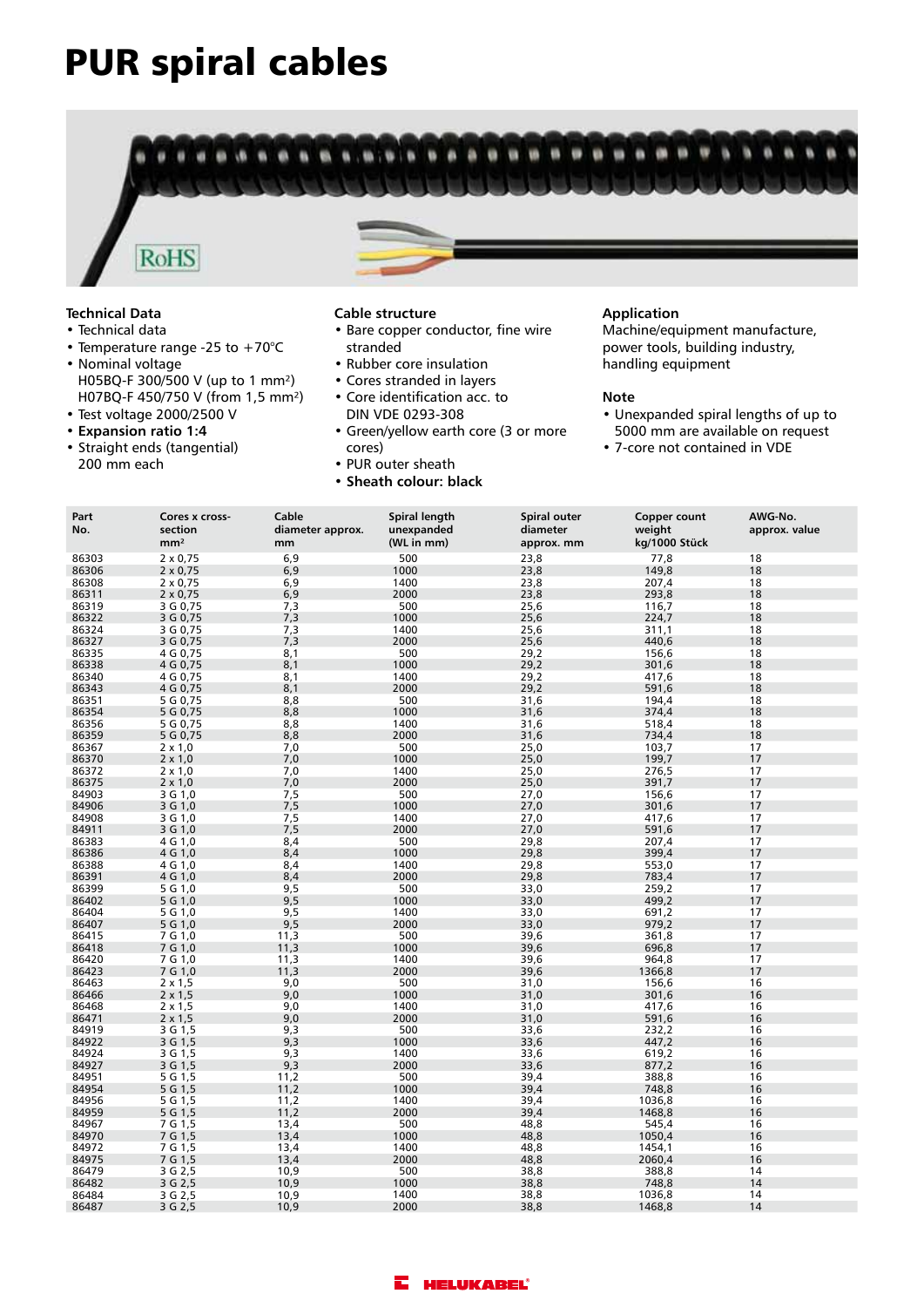# PUR spiral cables orange



## **Technical Data**

- Technical data
- Temperature range -25 to +70°C
- Nominal voltage H05BQ-F 300/500 V (up to 1 mm²) H07BQ-F 450/750 V (from 1,5 mm²)
- Test voltage 2000/2500 V
- **Expansion ratio 1:4** • Straight ends (tangential) 200 mm each

### **Cable structure**

- Bare copper conductor, fine wire stranded
- Rubber core insulation
- Cores stranded in layers
- Core identification acc. to DIN VDE 0293-308
- Green/yellow earth core (3 or more cores)
- PUR outer sheath
- **Sheath colour: orange**

### **Application**

Machine/equipment manufacture, power tools, building industry, handling equipment

### **Note**

- Unexpanded spiral lengths of up to 5000 mm are available on request
- 7-core not contained in VDE

| Part<br>No.    | Cores x cross-<br>section<br>mm <sup>2</sup> | Cable<br>diameter approx.<br>mm | Spiral length<br>unexpanded<br>(WL in mm) | Spiral outer<br>diameter<br>approx. mm | Copper count<br>weight<br>kg/1000 Stück | AWG-No.<br>approx. value |
|----------------|----------------------------------------------|---------------------------------|-------------------------------------------|----------------------------------------|-----------------------------------------|--------------------------|
|                |                                              |                                 | 300                                       |                                        | 59,0                                    |                          |
| 85221<br>85223 | 2x 0,75<br>2x 0,75                           | 6, 5<br>6, 5                    | 500                                       | 23,0<br>23,0                           | 77,8                                    | 18<br>18                 |
| 85226          | 2x 0,75                                      | 6,5                             | 1000                                      | 23,0                                   | 149,8                                   | 18                       |
| 85229          | 2x 0,75                                      | 6,5                             | 1500                                      | 23,0                                   | 221,8                                   | 18                       |
| 85238          | 3 G 0,75                                     | 7,1                             | 300                                       | 25,2                                   | 73,5                                    | 18                       |
| 85240          | 3 G 0,75                                     | 7,1                             | 500                                       | 25,2                                   | 116,7                                   | 18                       |
| 85243          | 3 G 0,75                                     | 7,1                             | 1000                                      | 25,2                                   | 224,7                                   | 18                       |
| 85246          | 3 G 0,75                                     | 7,1                             | 1500                                      | 25,2                                   | 332,6                                   | 18                       |
| 85255          | 4 G 0,75                                     | 7,9                             | 300                                       | 28,8                                   | 98,6                                    | 18                       |
| 85257          | 4 G 0,75                                     | 7,9                             | 500                                       | 28,8                                   | 156,6                                   | 18                       |
| 85260          | 4 G 0,75                                     | 7,9                             | 1000                                      |                                        | 301,6                                   | 18                       |
| 85263          | 4 G 0,75                                     | 7,9                             | 1500                                      | 28,8<br>28,8                           | 446,6                                   | 18                       |
| 85272          | 5 G 0,75                                     | 8,6                             | 300                                       | 31,2                                   | 122,4                                   | 18                       |
| 85274          | 5 G 0,75                                     | 8,6                             | 500                                       | 31,2                                   | 194,4                                   | 18                       |
| 85277          | 5 G 0,75                                     | 8,6                             | 1000                                      | 31,2                                   | 374,4                                   | 18                       |
| 85280          | 5 G 0,75                                     | 8,6                             | 1500                                      | 31,2                                   | 554.4                                   | 18                       |
| 85289          | $2 \times 1,0$                               | 6,8                             | 300                                       | 24,6                                   | 65,3                                    | 17                       |
| 85291          | $2 \times 1,0$                               | 6,8                             | 500                                       | 24,6                                   | 103,7                                   | 17                       |
| 85294          | $2 \times 1,0$                               | 6,8                             | 1000                                      | 24,6                                   | 199,7                                   | 17                       |
| 85297          | $2 \times 1,0$                               | 6,8                             | 1500                                      | 24,6                                   | 295,7                                   | 17                       |
| 85306          | 3 G 1,0                                      | 7,2                             | 300                                       | 26,4                                   | 98,6                                    | 17                       |
| 85308          | 3 G 1,0                                      | 7,2                             | 500                                       | 26,4                                   | 156,6                                   | 17                       |
| 85311          | 3 G 1,0                                      | 7,2                             | 1000                                      | 26,4                                   | 301,6                                   | 17                       |
| 85314          | 3 G 1,0                                      | 7,2                             | 1500                                      | 26,4                                   | 446,6                                   | 17                       |
| 85323          | 4 G 1,0                                      | 7,8                             | 300                                       | 28,6                                   | 130,6                                   | 17                       |
| 85325          | 4 G 1,0                                      | 7,8                             | 500                                       | 28,6                                   | 207,4                                   | 17                       |
| 85328          | 4 G 1,0                                      | 7,8                             | 1000                                      | 28,6                                   | 399,4                                   | 17                       |
| 85331          | 4 G 1,0                                      | 7,8                             | 1500                                      | 28,6                                   | 591,4                                   | 17                       |
| 85340          | 5 G 1,0                                      | 9,0                             | 300                                       | 32,0                                   | 163,2                                   | 17                       |
| 85342          | 5G1,0                                        | 9,0                             | 500                                       | 32,0                                   | 259,2                                   | 17                       |
| 85345          | 5 G 1,0                                      | 9,0                             | 1000                                      | 32,0                                   | 499,2                                   | 17                       |
| 85348          | 5 G 1,0                                      | 9,0                             | 1500                                      | 32,0                                   | 739,2                                   | 17                       |
| 85357          | $2 \times 1,5$                               | 8,5                             | 300                                       | 30,0                                   | 98,6                                    | 16                       |
| 85359          | $2 \times 1,5$                               | 8,5                             | 500                                       | 30,0                                   | 156,6                                   | 16                       |
| 85362          | 2 x 1,5                                      | 8,5                             | 1000                                      | 30,0                                   | 301,6                                   | 16                       |
| 85365          | $2 \times 1.5$                               | 8,5                             | 1500                                      | 30,0                                   | 446.6                                   | 16                       |
| 85374          | 3 G 1,5<br>3 G 1,5                           | 8,9<br>8,9                      | 300                                       | 32,8                                   | 146,2                                   | 16                       |
| 85376<br>85379 |                                              | 8,9                             | 500<br>1000                               | 32,8<br>32,8                           | 232,2<br>447,2                          | 16                       |
| 85382          | 3 G 1,5<br>3 G 1,5                           | 8,9                             | 1500                                      | 32,8                                   | 662,2                                   | 16<br>16                 |
| 85408          | 5 G 1,5                                      | 10,9                            | 300                                       | 38,8                                   | 244,8                                   | 16                       |
| 85410          | 5 G 1, 5                                     | 10,9                            | 500                                       | 38,8                                   | 388,8                                   | 16                       |
| 85413          | 5 G 1,5                                      | 10,9                            | 1000                                      | 38,8                                   | 748,8                                   | 16                       |
| 85416          | 5 G 1,5                                      | 10,9                            | 1500                                      | 38,8                                   | 1108,8                                  | 16                       |
| 85425          | 7 G 1,5                                      | 12,2                            | 300                                       | 46,4                                   | 343,4                                   | 16                       |
| 85427          | 7 G 1,5                                      | 12,2                            | 500                                       | 46,4                                   | 545,4                                   | 16                       |
| 85430          | 7 G 1,5                                      | 12,2                            | 1000                                      | 46,4                                   | 1050,4                                  | 16                       |
| 85433          | 7 G 1,5                                      | 12,2                            | 1500                                      | 46.4                                   | 1555,4                                  | 16                       |
| 85442          | 12 G 1,5                                     | 16,6                            | 300                                       | 65,2                                   | 588,2                                   | 16                       |
| 85444          | 12 G 1,5                                     | 16,6                            | 500                                       | 65,2                                   | 934,2                                   | 16                       |
| 85447          | 12 G 1,5                                     | 16,6                            | 1000                                      | 65,2                                   | 1799,2                                  | 16                       |
| 85450          | 12 G 1,5                                     | 16,6                            | 1500                                      | 65,2                                   | 2664,2                                  | 16                       |
| 85459          | 3 G 2,5                                      | 10,6                            | 300                                       | 38,2                                   | 244,8                                   | 14                       |
| 85461          | 3 G 2,5                                      | 10,6                            | 500                                       | 38,2                                   | 388,8                                   | 14                       |
| 85464          | 3 G 2,5                                      | 10,6                            | 1000                                      | 38,2                                   | 748,8                                   | 14                       |
| 85467          | 3 G 2,5                                      | 10,6                            | 1500                                      | 38,2                                   | 1108,8                                  | 14                       |
| 85493          | 5 G 2,5                                      | 13,2                            | 300                                       | 48,4                                   | 408,0                                   | 14                       |
| 85495          | 5 G 2,5                                      | 13,2                            | 500                                       | 48,4                                   | 648,0                                   | 14                       |
| 85498          | 5 G 2,5                                      | 13,2                            | 1000                                      | 48,4                                   | 1248,0                                  | 14                       |
| 85501          | 5 G 2,5                                      | 13,2                            | 1500                                      | 48,4                                   | 1848,0                                  | 14                       |

![](_page_2_Picture_22.jpeg)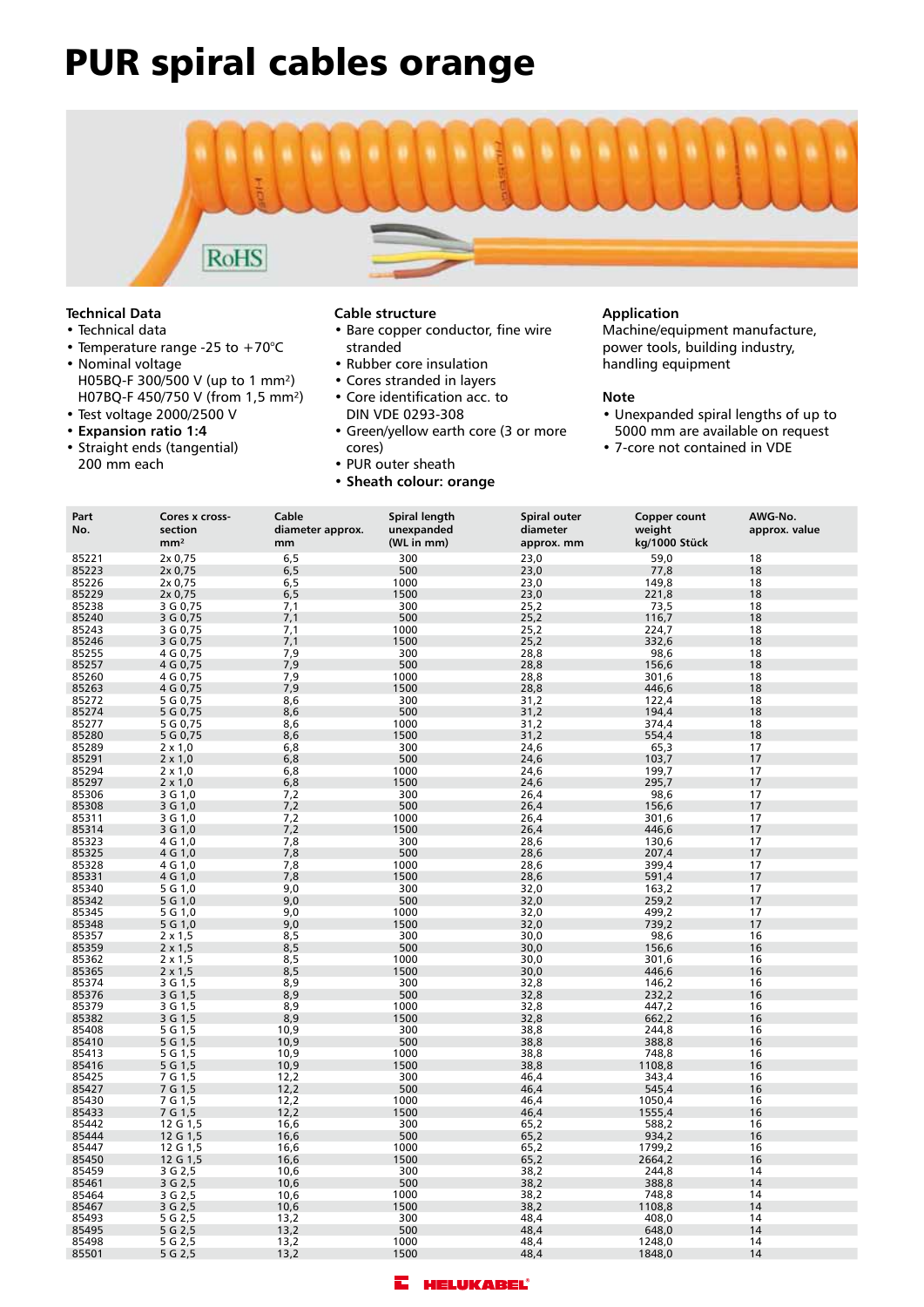# PUR electronic spiral cables screened

![](_page_3_Picture_1.jpeg)

- Temperature range -25 to +70°C
- Nominal voltage 300V
- Test voltage 2000V
- **Expansion ratio 1:4**
- Straight ends (tangential) 200 mm each
- Bare copper conductor, fine wire stranded
- TPE-E core insulation
- Cores stranded in layers
- Core identification acc. to DIN 47100
- 
- Wound screen • PUR outer sheath
- **Sheath colour: black**

Control technology

#### **Note**

• Unexpanded spiral lengths of up to 5000 mm are available on request

| Part<br>No. | Cores x cross-<br>section | Cable<br>diameter | Spiral length<br>unexpanded | Spiral outer<br>diameter | Copper count<br>weight | AWG-No.<br>approx. value |
|-------------|---------------------------|-------------------|-----------------------------|--------------------------|------------------------|--------------------------|
|             | mm <sup>2</sup>           | approx. mm        | (WL in mm)                  | approx. mm               | kg/1000 Stück          |                          |
| 85900       | $2 \times 0,14$           | 3,8               | 300                         | 13,6                     | 30,6                   | 26                       |
| 85901       | $2 \times 0,14$           | 3,8               | 400                         | 13,6                     | 39,6                   | 26                       |
| 85902       | $2 \times 0.14$           | 3,8               | 500                         | 13,6                     | 48,6                   | 26                       |
| 85905       | $2 \times 0,14$           | 3,8               | 1000                        | 13,6                     | 93,6                   | 26                       |
| 600154      | $3 \times 0.14$           | 4,1               | 300                         | 15,2                     | 44,2                   | 26                       |
| 600155      | $3 \times 0,14$           | 4,1               | 400                         | 15,2                     | 55,8                   | 26                       |
| 600156      | $3 \times 0.14$           | 4,1               | 500                         | 15,2                     | 67,5                   | 26                       |
| 600157      | $3 \times 0,14$           | 4,1               | 1000                        | 15,2                     | 135,0                  | 26                       |
| 85916       | $4 \times 0,14$           | 4,6               | 300                         | 16,2                     | 47,6                   | 26                       |
| 85917       | $4 \times 0.14$           | 4,6               | 400                         | 16,2                     | 61,6                   | 26                       |
| 85918       | $4 \times 0.14$           | 4,6               | 500                         | 16,2                     | 75,6                   | 26                       |
| 85921       | $4 \times 0,14$           | 4,6               | 1000                        | 16,2                     | 145,6                  | 26                       |
| 85924       | $5 \times 0,14$           | 4,6               | 300                         | 17,2                     | 54,4                   | 26                       |
| 85925       | $5 \times 0,14$           | 4,6               | 400                         | 17,2                     | 70,4                   | 26                       |
| 85926       | $5 \times 0.14$           | 4,6               | 500                         | 17,2                     | 86,4                   | 26                       |
| 85929       | $5 \times 0.14$           | 4,6               | 1000                        | 17,2                     | 166,4                  | 26                       |
| 85932       | $6 \times 0,14$           | 5,2               | 300                         | 19,4                     | 64,6                   | 26                       |
| 85933       | $6 \times 0.14$           | 5,2               | 400                         | 19,4                     | 83,6                   | 26                       |
| 85934       | $6 \times 0.14$           | 5,2               | 500                         | 19,4                     | 102,6                  | 26                       |
| 85937       | $6 \times 0,14$           | 5,2               | 1000                        | 19,4                     | 197,6                  | 26                       |
| 85940       | $7 \times 0,14$           | 5,6               | 300                         | 20,2                     | 68,0                   | 26                       |
| 85941       | $7 \times 0.14$           | 5,6               | 400                         | 20,2                     | 88,0                   | 26                       |
| 85942       | $7 \times 0.14$           | 5,6               | 500                         | 20,2                     | 108,0                  | 26                       |
| 85945       | $7 \times 0,14$           | 5,6               | 1000                        | 20,2                     | 208,0                  | 26                       |

**Dimensions and specifications may change without prior notice.**

![](_page_3_Picture_19.jpeg)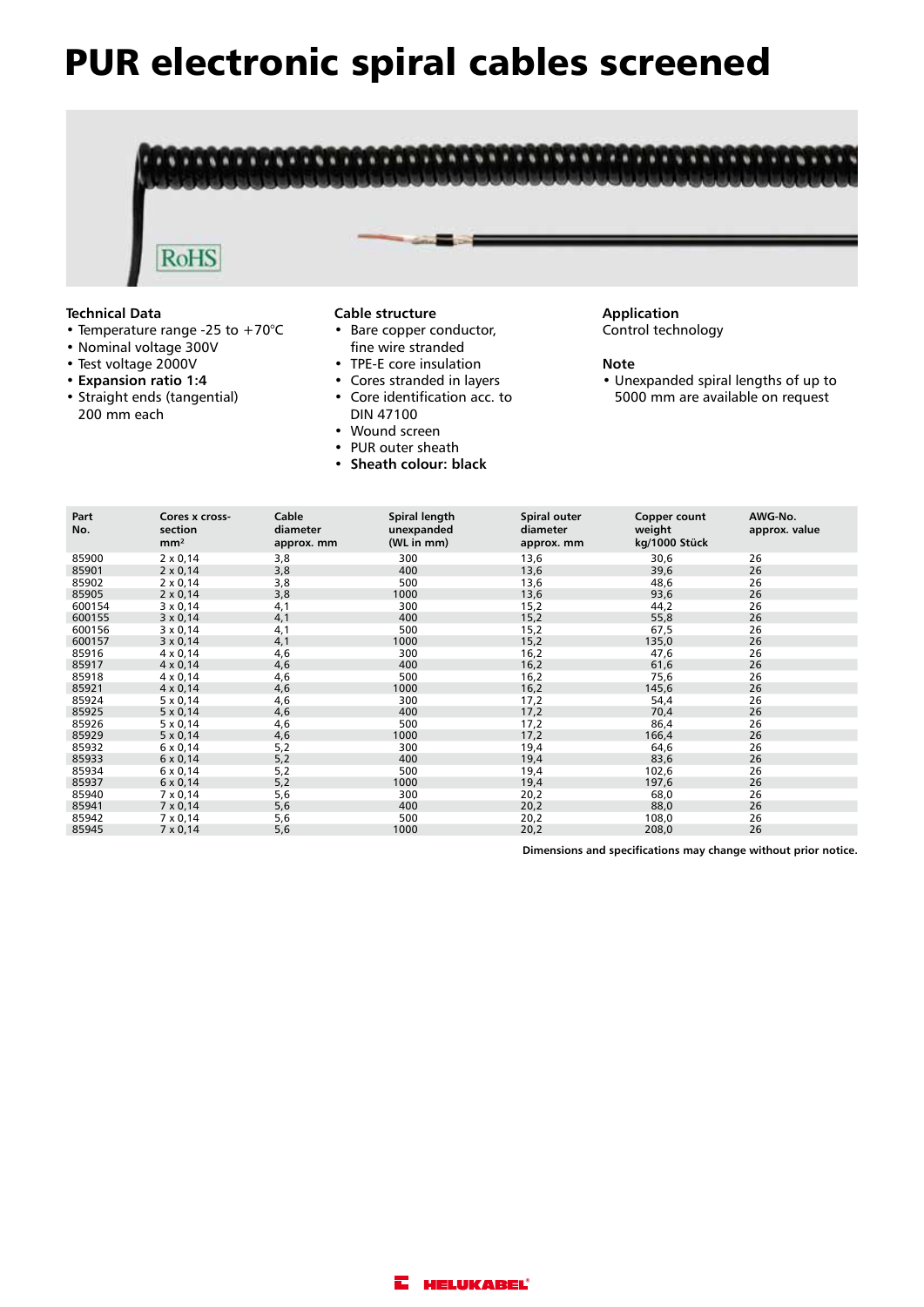# Enquiry Spiral Cable

| <b>HELUKABEL<sup>®</sup> GmbH</b><br>Export Dept.<br>Dieselstraße 8-12<br>71282 Hemmingen<br>Germany | Sender (stamp)                                                                                                                                                                                                                      |  |  |  |  |
|------------------------------------------------------------------------------------------------------|-------------------------------------------------------------------------------------------------------------------------------------------------------------------------------------------------------------------------------------|--|--|--|--|
| Phone +49 7150 9209-384 / -771 / -392<br>+49 7150 8884<br>Fax                                        |                                                                                                                                                                                                                                     |  |  |  |  |
| info@helukabel. de<br>www.helukabel.de                                                               |                                                                                                                                                                                                                                     |  |  |  |  |
| <b>Enquiry</b>                                                                                       | $\Box$ continuous<br>Requirement <b>manufacturers</b> pcs<br>once on the sense of the sense of the sense of the sense of the sense of the sense of the sense of the sense o                                                         |  |  |  |  |
|                                                                                                      |                                                                                                                                                                                                                                     |  |  |  |  |
| <b>NL</b><br> WL <br><b>WD</b><br>$+KD$<br>S1<br> S2 <br>L <sub>5</sub>                              | also available with<br>ready moulded or<br>mounted plugs<br>axial<br>tangential<br>If you should require a special design please enclose a<br>sketch                                                                                |  |  |  |  |
| 1. Sheath type                                                                                       | <b>PVC</b><br><b>PUR</b>                                                                                                                                                                                                            |  |  |  |  |
| 2. Outer sheath colour                                                                               |                                                                                                                                                                                                                                     |  |  |  |  |
| 3. Type                                                                                              | No. of cores x cross section <u>community x</u> contract x cores x cross section contract x contract x contract x contract x contract x contract x contract x contract x contract x contract x contract x contract x contract x con |  |  |  |  |
| 4. Screen                                                                                            |                                                                                                                                                                                                                                     |  |  |  |  |
| 5. Spiral length                                                                                     |                                                                                                                                                                                                                                     |  |  |  |  |
| 6. Max. elongation                                                                                   |                                                                                                                                                                                                                                     |  |  |  |  |
| 7. Spiral outer diameter                                                                             |                                                                                                                                                                                                                                     |  |  |  |  |
| 8. Internal diameter                                                                                 |                                                                                                                                                                                                                                     |  |  |  |  |
| 9. End lengths                                                                                       | (axial or tangential)                                                                                                                                                                                                               |  |  |  |  |
| <b>Comments</b>                                                                                      | $S2$ must mean measure that $\mathbf{m}\mathbf{m}$                                                                                                                                                                                  |  |  |  |  |
|                                                                                                      |                                                                                                                                                                                                                                     |  |  |  |  |

## **Characteristics PVC (Polyvinylchlorid)**

PVC spiral cables offer a high degree of economy. They are suitable for installation wherever a light duty cable is required.

### **Characteristics PUR (Polyurethan)**

Good resistance to chemicals and cold conditions. Good performance characteristics in all weather conditions, excellent mechanical properties such as tear and abrasion resistance, excellent oil resistance.

![](_page_4_Picture_6.jpeg)